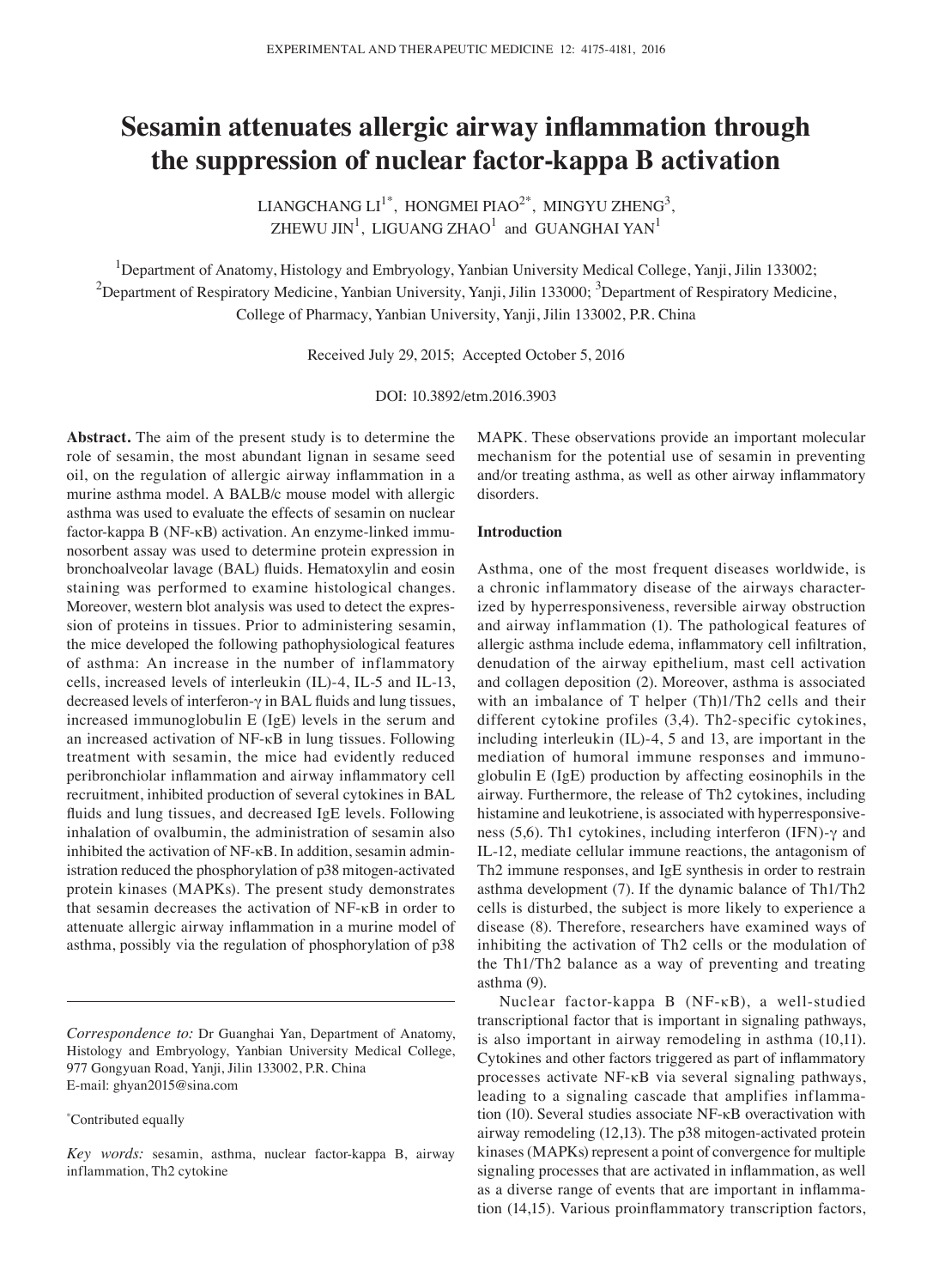including activator protein 1 (AP-1) and NF-κB (16-18) are regulated by the p38 MAPK pathway.

Lignans from *Sesamum indicum* L. seeds are potent antioxidants. Sesamin, a type of lignan, is the most abundant in sesame seed oil (19). Previous studies reveal that sesamin reduces the frequency of chemically-induced mammary tumors, enhances hepatic detoxification and protects against oxidative stress (20,21). Moreover, previous studies indicate that sesamin has other potential pathways for bioactivity, including the inhibition of delta-5 desaturase activity in the fatty acid metabolism, which results in the accumulation of dihomo-γ-linolenic acid. Dihomo-γ-linolenic acid is capable of displacing arachidonic acid and decreasing the formation of proinflammatory mediators, such as prostaglandin E2 and leukotriene B4 (22,23). Moreover, another study of ours demonstrated that sesamin inhibits lipopolysaccharide-induced IL-6 production by suppressing NF-κB and p38 MAPK activation (24). Sesamin also partially reverses IL-1β signaling in human astrocyte-cerebellar cultures, leading to the inhibition of matrix metallopeptidase-1, -3 and -13 expression (25). The study further demonstrated that this inhibition occurred through the p38 and c-Jun N-terminal kinase signaling pathways, but not through extracellular regulated protein kinases 1/2 (25). The present study examines the anti-inflammatory mechanism of sesamin in a mouse asthma model.

## **Materials and methods**

*Animals.* A total of 35 specific pathogen-free inbred female BALB/c mice (age, 7 weeks) were purchased from Yanbian University Health Science Center (Yanji, China). The mice were kept in an animal facility under standard laboratory conditions for 1 week prior to the experiments, with water and standard food *ad libitum*. All animal experiments were conducted according to the guidelines approved by the Institutional Animal Care and Use Committee of Yanbian University School of Medical Sciences (Yanji, China).

The mice were intraperitoneally immunized with 10  $\mu$ g chicken egg ovalbumin (OVA; Sigma-Aldrich; Merck KGaA, Darmstadt, Germany) and 1.0 mg aluminum hydroxide adjuvant (Imject Alum; Pierce Protein Biology; Thermo Fisher Scientific, Inc., Rockford, IL, USA). The mice received a booster injection with 10  $\mu$ g OVA and 1.0 mg aluminum hydroxide adjuvant 10 days later. In addition, between days 17 and 19, the immunized mice were exposed to a 1% OVA aerosol in phosphate-buffered saline (PBS) for 20 min. The bronchoprovocation procedure was performed in vented plastic chambers (18x14x8 cm) that were adapted for mice. Aerosol particles of 3-5  $\mu$ m diameter were created using an ultrasonic nebulizer (NE-U12; Omron Corporation, Kyoto, Japan), then vented into a fume hood. Each test group consisted of seven mice. Mice in the control group were treated with aerosol of saline. Sesamin dissolved in vehicle composed of 0.5% (w/v) carboxy methylcellulose and 0.025% Tween 20 in distilled water (200 mg/kg body weight; Sigma-Aldrich), or the reference drug dexamethasone (DXM; 0.5 mg/kg body weight; Sigma-Aldrich) was administered by oral gavage to each animal at 24-h intervals on days 17-19, beginning 1 h before the first provocation.

Immediately after the assessment of airway responsiveness, the mice were anesthetized by intraperitoneal injection of pentobarbital (50 mg/kg; Wuhan Boster Biological Technology, Ltd., Wuhan, China), and their tracheas cannulated while gently massaging their thoraxes. Moreover, the lungs were lavaged with 0.7 ml PBS. Bronchoalveolar lavage (BAL) fluid samples were collected and the number of total cells in a 0.05-ml aliquot were counted using a hemocytometer. The remaining samples were centrifuged at 1,200 x *g* for 10 min at 4˚C (model 5424R; Eppendorf Instrumente GmbH, Hamburg, Germany), and the supernatants stored at ‑70˚C before use. Cell pellets were resuspended in PBS and cytospin (Cytospin 3; Shandon Scientific Limited, Astmoor, UK) preparations of BAL cells were stained with Diff-Quik solution (International Reagents Corporation, Kobe, Japan). A total of two independent, double-blinded investigators counted the cells using a microscope (CX41; Olympus Corporation, Tokyo, Japan). In total, ~400 cells were counted in each of four different random locations. The inter-investigator variation was <5%, and the mean number from the two investigators was used to estimate cell differentials.

*Enzyme‑linked immunosorbent assay (ELISA).* IL-4 (M4000B), IL-5 (M5000), IL-13 (M1300CB) and IFN-γ (MIF00) levels in BAL were determined using mouse ELISA kits (R&D Systems, Inc., Minneapolis, MN, USA) according to the manufacturer's instructions. The sensitivity was 2.0 pg/ml for IL-4, IL-5, IL-13 and IFN-γ.

*Hematoxylin and eosin (HE) staining.* Following BAL, murine lungs were resected, fixed with 4% paraformaldehyde and embedded in paraffin. Specimens were cut into  $4-\mu$ m sections using a rotary microtome (2165; Leica Biosystems Nussloch Gmbh, Nussloch, Germany), and the microsections were stained with HE (Richard‑Allan Scientific, Kalamazoo, MI, USA). Furthermore, they were examined under a magnification of x100.

*Nuclear protein extraction.* Freshly isolated lung tissues were washed and lysed in 2 volumes of lysis buffer A containing 50 mM Tris-HCl, pH 7.5, 1 mM EDTA, 10% glycerol, 0.5 mM dithiothreitol, 5 mM  $MgCl<sub>2</sub>$ , 1 mM phenylmethylsulfonyl fluoride (PMSF) and protease inhibitor cocktails for 5 min at 4˚C (all lysis buffer reagents purchased from Sigma-Aldrich). The suspension was centrifuged at 1,000 x *g* for 15 min at 4˚C. Cytosolic proteins were extracted from the supernatant by incubating on ice for 10 min and centrifuging at 100,000 x *g* for 1 h at 4˚C. The pelleted nuclei were resuspended in buffer B containing 1.3 M sucrose, 1.0 mM  $MgCl<sub>2</sub>$  and 10 mM potassium phosphate buffer (pH 6.8), and centrifuged at 1,000 x *g* for 15 min. The pellets were suspended in buffer B to a final sucrose concentration of 2.2 M and centrifuged at 100,000 x *g* for 1 h. The nuclear pellets were washed once with a solution containing  $0.25$  M sucrose,  $0.5$  mM  $MgCl<sub>2</sub>$  and  $20$  mM Tris-HCl (pH 7.2), and centrifuged again at 1,000 x *g* for 10 min. The new pellets were then solubilized with a solution containing 50 mM Tris-HCl (pH 7.2), 0.3 M sucrose, 150 mM NaCl, 2 mM EDTA, 20% glycerol, 2% Triton X-100, 2 mM PMSF and protease inhibitor cocktails. Furthermore, the mixture was kept on ice for 1 h with gentle stirring and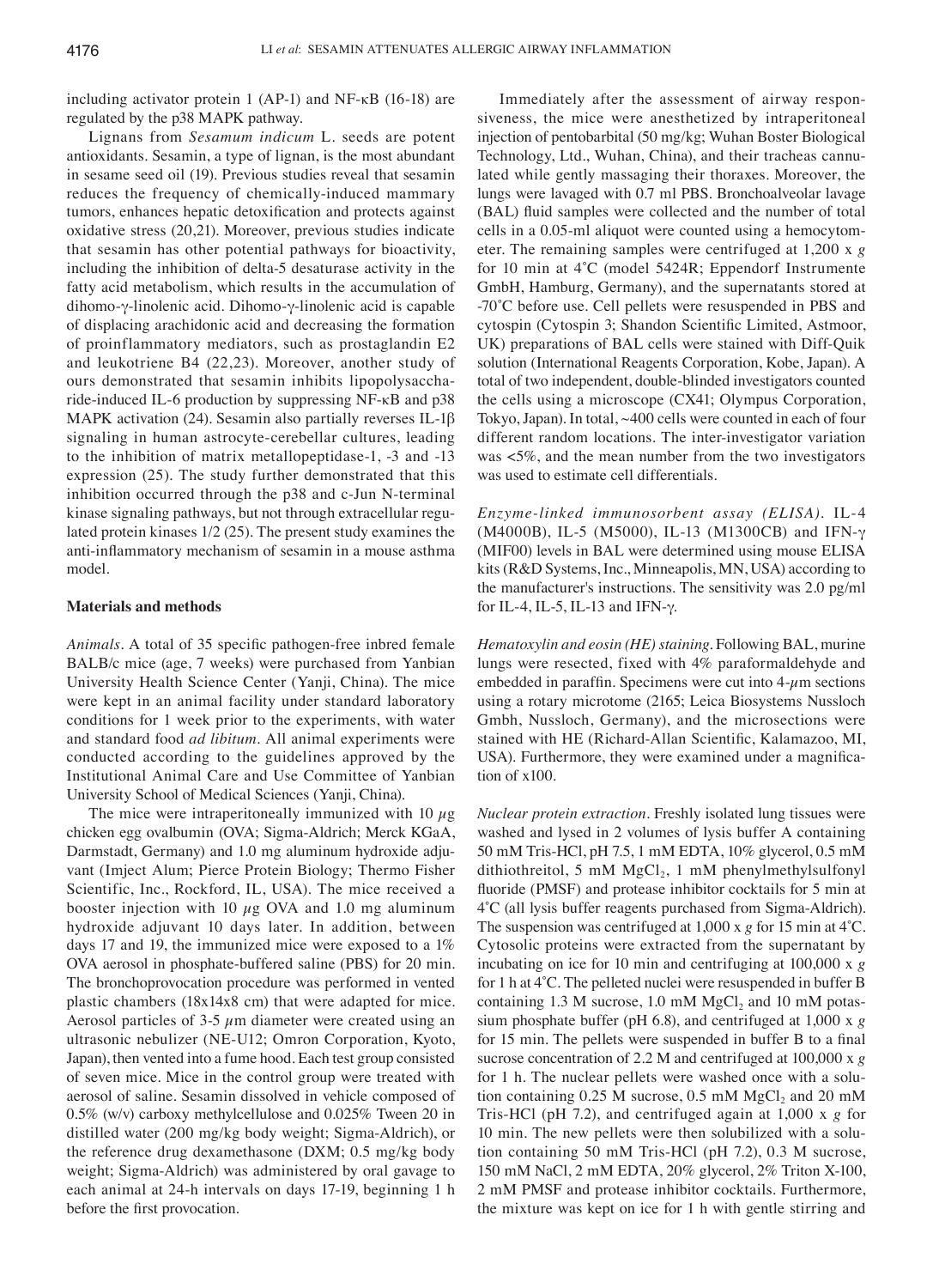centrifuged at 12,000 x *g* for 30 min. The resulting supernatant was used as the soluble nuclear protein sample for western blot analysis.

*Western blot analysis.* Lung tissue samples were homogenized and lysed in two volumes of lysis buffer containing 50 mM Tris-HCl (pH 7.5), 150 mM NaCl, 1% Nonidet-P40, 1% sodium deoxycholate, 0.1 mM dithiothreitol, 0.5 mM EDTA, 1 mM sodium vanadate, 2 mM phenylmethylsulfonyl fluoride, 1  $\mu$ g/ml aprotinin, 1  $\mu$ g/ml leupeptin and 1  $\mu$ g/ml pepstatin. The mixture was kept on ice for 1 h with gentle vortexing and centrifuged at 8,000 x *g* for 15 min. The resulting supernatant was stored at -80˚C (total extracts). Protein samples (30  $\mu$ g) from the lung homogenates were separated using 12% SDS-PAGE, and the proteins were then transferred onto a nitrocellulose membranes. Nonspecific sites were blocked with 5% non-fat dry milk in TBST buffer [25 mM Tris (pH 7.5), 150 mM NaCl, 0.1% Tween 20] for 1 h, and washed with TBST for four times of 10 min. Western blot analysis was performed using polyclonal antibodies against IL-5 (sc-7887; 1:1,000), p38, phosphorylated p38 (p-p38; sc-535; 1:1,000), poly ADP ribose polymerase (sc-25780; 1:1,000), NF-κB p65 (sc-109; 1:1,000), IκB-α (sc-847; 1:1,000), β-actin (sc-130656; 1:1,000; Santa Cruz Biotechnology, Inc., Santa Cruz, CA, USA), IL-13 (AF-413-NA; 1:1,000; R&D Systems, Inc.), IFN-γ (sc-9344; 1:1,000; Santa Cruz Biotechnology, Inc.) or IL-4 (AAM36; 1:1,000; Bio-Rad Laboratories, Inc.). Membranes were probed with primary antibody (1:1,000) overnight on a shaker at 4˚C. After washing with TBST for four times of 10 min, membranes were incubated with secondary antibody (1:2,500) for 2 h. Binding of the antibodies was detected using an enhanced chemiluminescence detection system (Amersham Life Science, Arlington Heights, IL, USA) according to the manufacturer's instructions. The band intensity was quantified using Quantity One software (Bio-Rad Laboratories, Inc.). All experiments were repeated for at least three times.

*Statistical analysis.* All immunoreactive and phosphorylation signals were analyzed by densitometric scanning (Gel Doc XR; Bio-Rad Laboratories, Inc.). The results were analyzed using SPSS 17.0 (SPSS, Inc., Chicago, IL, USA). The data were expressed as the mean ± standard error of the mean. Statistical evaluation of the data was performed using analysis of variance followed by Dunnett's post-hoc test. P<0.05 was used to indicate a statistically significant difference.

## **Results**

*Sesamin reduces the number of cells in BAL fluids of OVA‑induced asthma.* In order to examine the effect of sesamin on cellular changes in BAL fluids of OVA‑induced asthma, the number of various cells were counted. The data revealed that the numbers lymphocytes, eosinophils and neutrophils in BAL fluids were significantly increased at 48 h after OVA inhalation compared with those following saline inhalation (Fig. 1). In addition, administration of sesamin or DXM significantly reduced the number of these cells. These results indicate that sesamin reduces the number of cells in BAL fluids of OVA-induced asthma.



Figure 1. Effect of sesamin on total and differential cellular components of bronchoalveolar lavage in OVA-challenged mice. The numbers of cells from five independent experiments with seven mice per group are given as means ± standard error of the mean. # P<0.05 vs. control group; \* P<0.05 vs. OVA group. OVA, ovalbumin; EOS, eosinophil; NEU, neutrophil; MAC, macrophage; LYM, lymphocyte, VEH, vehicle composed of 0.5% (w/v) carboxy methylcellulose and 0.025% Tween 20 in distilled water; SES, sesamin; DXM, dexamethasone.

*Sesamin inhibits the infiltration of inflammatory cells and attenuates antigen‑induced airway inflammation.* In order to study the effect of sesamin on the pathological changes of OVA-induced asthma, histological examinations were undertaken. The examinations revealed typical pathological features of asthma in OVA-challenged mice through widespread perivascular and peribronchiolar inflammatory cell infiltrates, as compared to the control. Moreover, the mice treated with sesamin or DXM demonstrated significantly reduced inflammatory cell infiltration in the peribronchiolar and perivascular regions, compared with the OVA group (Fig. 2). These results indicate that sesamin attenuates antigen-induced airway inflammation and inhibits the infiltration of inflammatory cells.

*Treatment with sesamin suppresses the increase in IL‑4, IL‑5 and IL‑13 levels.* Western blot analysis and ELISA were used to investigate the effect of sesamin on IL-4, IL-5 and IL-13 protein levels in lung tissues and in BAL fluids of OVA‑induced asthma, respectively. Western blotting demonstrated that IL-4, IL‑5 and IL‑13 protein levels in lung tissues were significantly increased 48 h after OVA inhalation compared with the levels following saline inhalation. Moreover, the increased IL-4, IL-5 and IL-13 levels were significantly reduced by the administration of sesamin or DXM (Fig. 3A). Consistent with these results, ELISA revealed that the levels of IL-4, IL-5 and IL-13 in BAL fluids were also significantly increased at 48 h after OVA inhalation compared with the control group (Fig. 3B). These results indicate that treatment with sesamin suppresses the increase in the IL-4, IL-5 and IL-13 levels.

*Treatment with sesamin increases the decreased IFN‑γ level in allergic mice.* In order to determine the effect of sesamin on the Th1 response, IFN- $\gamma$  levels in lung tissues and BAL fluids were measured using western blotting and ELISA, respectively. The IFN-γ level in OVA-challenged mice was lower than that in the control mice (Fig. 4A). However, administration of DXM or sesamin increased the levels of IFN- $\gamma$  in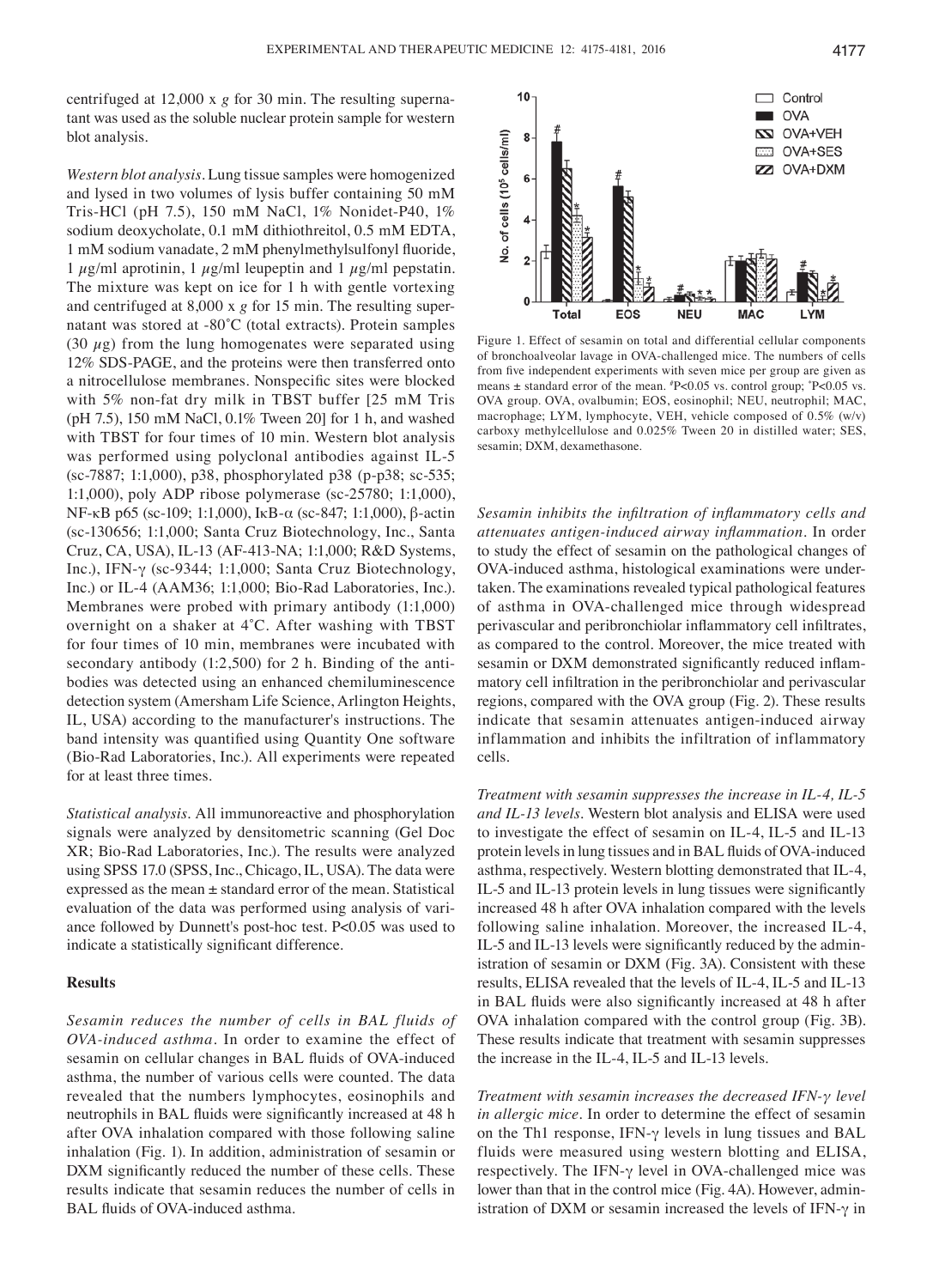

Figure 2. Effect of sesamin on pathologic changes in lung tissues in OVA‑challenged mice. (A) Paraffin‑embedded lung sections prepared 48 h after the last OVA challenge and stained with hematoxylin and eosin (magnification, x200). (B) Scores of peribronchial, perivascular and total lung inflammation. Data from five independent experiments with seven mice per group are given as means ± standard error of the mean. <sup>*I*</sup>P<0.05 vs. control; <sup>*I*</sup>P<0.05 vs. OVA. OVA, ovalbumin; VEH, vehicle composed of 0.5% (w/v) carboxy methylcellulose and 0.025% Tween 20 in distilled water; SES, sesamin; DXM, dexamethasone.



Figure 3. Assessment of Th2 cytokines in bronchoalveolar lavage fluids and lung tissues of OVA-sensitized mice treated with sesamin. (A) Protein expressions of IL-4, IL-5 and IL-13 in lung tissues after 48 h measured by western blotting. Density ratio against β-actin was measured using a densitometer. (B) Levels of these cytokines quantified by specific ELISA assay kits. Data from five independent experiments with seven mice per group are given as the means ± standard error of the mean. #P<0.05 vs. control; \*P<0.05 vs. OVA. IL, interleukin; OVA, ovalbumin; VEH, vehicle composed of 0.5% (w/v) carboxy methylcellulose and 0.025% Tween 20 in distilled water; SES, sesamin; DXM, dexamethasone; BAL, bronchoalveolar lavage.

OVA-challenged mice. In agreement with this result, western blotting demonstrated that the IFN-γ protein level in the lung tissue was significantly decreased in allergic mice compared with that in the control mice (Fig. 4B). It is noteworthy that the decreased IFN-γ level was increased after pretreatment with sesamin or DXM. These results indicate that treatment with sesamin increases the decreased IFN-γ level in the lung tissue of allergic mice.

*Sesamin prevents the translocation of NF‑κB by blocking phosphorylation and degradation of IκB‑α in OVA‑challenged*  *mice.* Western blotting was used to determine the effect of sesamin on NF-κB p65 and phosphorylation levels of IκB-α protein in the lung tissues of mice with OVA-induced asthma. The data demonstrated that the levels of NF-κB p65 in nuclear protein extracts from lung tissues were increased at 48 h after OVA was inhaled compared with the levels in mice used as the control. The increased NF-κB p65 levels at 48 h after OVA inhalation were decreased after sesamin or DXM was administered. By contrast, the levels of NF-κB p65 in cytosolic protein extracts from lung tissues were decreased at 48 h after OVA inhalation in comparison to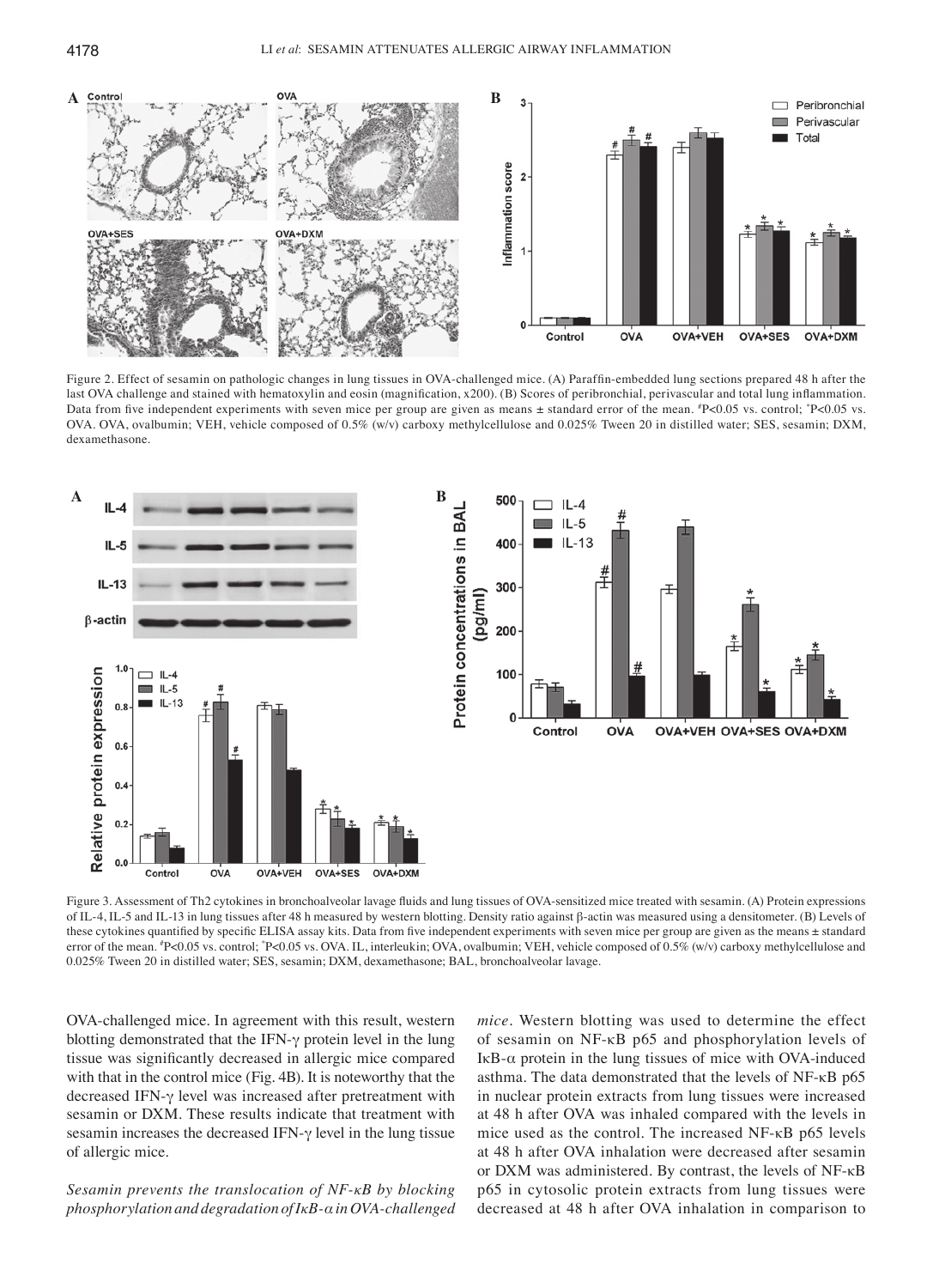

Figure 4. Assessment of Th1 cytokines in bronchoalveolar lavage fluids and lung tissues of OVA‑sensitized mice treated with sesamin. (A) Levels of IFN‑γ quantified by specific ELISA kits. (B) Protein expressions of these cytokines in lung tissues after 48 h measured by western blotting. Density ratio against β‑actin was measured using a densitometer. Data from five independent experiments with seven mice per group are given as means ± standard error of the mean. "P<0.05 vs. control; "P<0.05 vs. OVA. OVA, ovalbumin; VEH, vehicle composed of 0.5% (w/v) carboxy methylcellulose and 0.025% Tween 20 in distilled water; SES, sesamin; DXM, dexamethasone; IFN, interferon.



Figure 5. Effect of sesamin on OVA challenge-induced nuclear factor-κB activation determined by western blotting. (A) Translocation of p65 to the nucleus. (B) IκB-α phosphorylation and degradation in cytoplasm. We used β‑actin and PARP as internal controls. A representative immunoblot of five independent experiments is shown. Density ratio against β-actin or PARP was measured using a densitometer. Data from five independent experiments with seven mice per group are given as the mean ± standard error of the mean. #P<0.05 vs. control; \*P<0.05 vs. OVA. PARP, poly ADP ribose polymerase; OVA, ovalbumin; VEH, vehicle composed of 0.5% (w/v) carboxy methylcellulose and 0.025% Tween 20 in distilled water; SES, sesamin; DXM, dexamethasone.

the control (Fig. 5A). The decreased NF-κB p65 levels in the cytosolic preparations were increased after sesamin or DXM was administered. Moreover, the effect of sesamin on degradation of IκB-α and on OVA-induced phosphorylation was studied in order to investigate the molecular mechanisms by which sesamin inhibits NF-κB transcriptional activity. Sesamin was observed to significantly block OVA‑induced phosphorylation and degradation of IκB- $α$  (Fig. 5B). These results indicate that sesamin prevents NF-κB translocation by blocking the phosphorylation and degradation of IκB-α in OVA-challenged mice.

*Treatment with sesamin reduces the phosphorylation levels of p38 MAPK protein in lung tissue of mice with OVA‑induced asthma.* In order to test the effect of sesamin on the phosphorylation levels of p38 MAPK protein in the lung tissue of mice with OVA-induced asthma, western blotting was used to determine the activation of p38 MAPK, which is an upstream signaling mediator of NF-κB. The data revealed that the levels of p-p38 protein in lung tissues were increased at 48 h after OVA inhalation compared with the levels in the control mice (Fig. 6). However, no significant changes were observed in the p38 protein levels in any of the groups tested.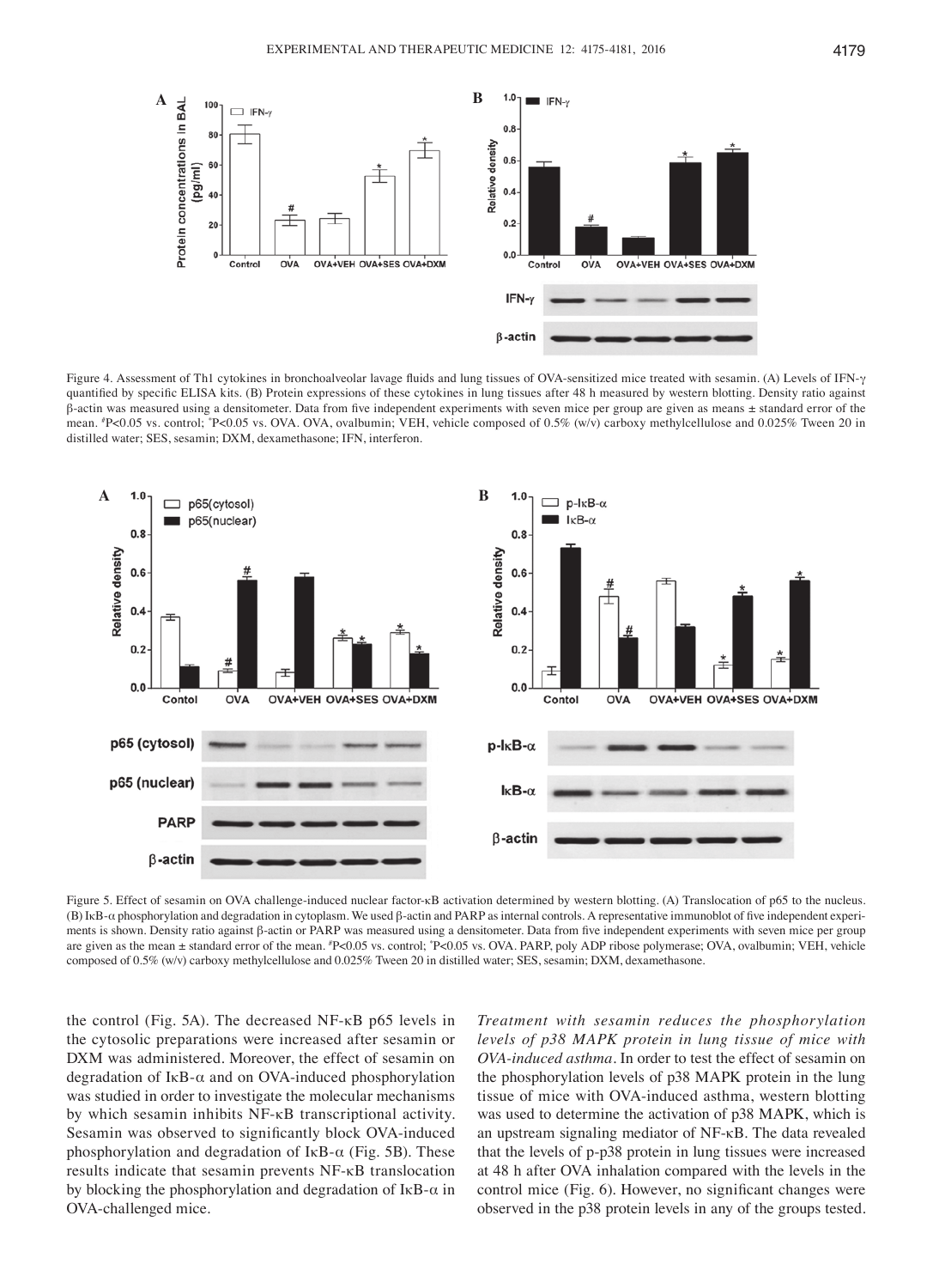

Figure 6. Effect of sesamin on OVA challenge-induced p38 activation. Phosphorylated p38 was assessed by western blotting. Total p38 was used as internal controls. Density ratio against total p38 was measured using a densitometer. Data from five independent experiments with seven mice per group are given as the means ± standard error of the mean. # P<0.05 vs. control; \* P<0.05 vs. OVA. OVA, ovalbumin; VEH, vehicle composed of 0.5% (w/v) carboxy methylcellulose and 0.025% Tween 20 in distilled water; SES, sesamin; DXM, dexamethasone.

The administration of sesamin or DMX significantly reduced the levels of p-p38 at Thr 180 and Tyr 182 (but not the total p38 protein levels) in lung tissues at 48 h after OVA inhalation. This result indicates that treatment with sesamin reduces the phosphorylation levels of the p38 MAPK protein in the lung tissue of mice with OVA-induced asthma.

## **Discussion**

Allergic asthma is a chronic inflammatory illness of the airways characterized by airway inflammatory cell infiltration and hyperresponsiveness to inhaled allergens and nonspecific stimuli (26). Inflammatory cells, including Th2, mast cells, macrophages, lymphocytes, eosinophils and neutrophils, as well as the release of cytokines (particularly IL-4, IL-5 and IL-13) are important in asthma (27,28). The results of the present study reveal that sesamin reverses or prevents some of these effects in mice suffering from asthmatic symptoms. The number of total cells, eosinophils, neutrophils and lymphocytes in BAL fluid were much lower in OVA‑induced mice treated with sesamin compared to those in the control group. The expression of Th2 cytokines, including IL-4, IL-5 and IL-13 was increased, and the expression of Th1 cytokines such as IFN-γ was decreased during the induction of asthma. Sesamin significantly reduced OVA-induced enhancement of IL-4, IL-5 and IL-13 expression, and increased OVA-induced attenuation of IFN-γ expression in lung tissues and BAL fluids. Consistent with these biochemical observations, HE staining revealed that sesamin treatments improved airway inflammation.

Airway inflammation is connected by complex signaling networks. As a result, we still do not fully understand the molecular mechanisms of this disorder. NF-κB is present in the majority of cell types and is known to be important in immune and inflammatory responses, including asthma (29-32). In unstimulated cells,  $I \kappa B\alpha$  proteins sequester NF- $\kappa B$  into the cytoplasm. However, phosphorylation and degradation of IkBα allows the translocation of NF-κB into the nucleus where it regulates transcription of target genes, which encode numerous inflammatory proteins (33) such as cytokines IL-4, IL-5 and IL-13, all of which are closely implicated in the pathogenesis of asthma (34). It is consistent with the observations of the present study that NF-κB levels in nuclear protein extracts from lung tissues are substantially increased in the OVA-induced model of allergic airway disease. Sesamin significantly reduced the degradation of IκBα, the translocation of the p65 subunit of NF-κB into the nucleus, and the levels of Th2 cytokines (IL-4, IL-5 and IL-13) in the lungs of OVA-induced mice. These results suggest that sesamin alleviates asthmatic symptoms through the modulation of NF-κB activation.

MAPKs belong to the serine/threonine kinase family that includes extracellular signal-regulated kinases, c-Jun N-terminal kinases (JNK) and p38 MAPK. MAPKs relay signals generated by endogenous and exogenous stimuli to the intracellular space through the phosphorylation of proteins (35-37). The activities and/or phosphorylation states of all three MAPK members are upregulated in asthma animal models (38,39). In addition, a potent and selective p38 MAPK inhibitor named SB239063 promotes the apoptosis of eosinophils in BAL fluid and significantly inhibits antigen‑induced eosinophilia (40). In addition, p38 MAPK inhibitors reduce levels of IL-4, IL-5 and IL‑13, mucus hypersecretion, antigen‑induced airway inflammatory cell infiltration and airway hyperresponsiveness (41). Furthermore, sesamin inhibits IL-1β-induced phosphorylation of JNK and p38 MAPK in human articular chondrocytes (25). Consistent with this data, the present study reveals that phosphorylation of p38 MAPK is evidently increased following OVA inhalation, and that sesamin significantly decreases the levels of p-p38 MAPK in lung tissues of OVA-inhaled mice. In addition, it was revealed that sesamin does not only reduce allergen‑induced airway inflammation, but also interrupts the translocation of the p65 subunit of  $NF$ - $\kappa$ B and degrades I $\kappa$ B $\alpha$ . These observations indicate that the modulation of the p38 MAPK signaling pathway, involving IκB and NF-κB, may be one of the molecular bases for the beneficial effects of sesamin on allergic airway disease.

In summary, the present study investigated the effects of sesamin on allergen-induced airway inflammation. At the same time, the roles of p38 MAPK and NF-κB in this process were clarified. Following treatment of OVA-inhaled mice with sesamin, p38 MAPK phosphorylation and NF-κB activation was reduced. The level of Th2 cytokine airway inflammation was also attenuated. According to the results of the present study, the inhibitory effects of sesamin on OVA-induced allergic airway inflammation were partly mediated by regulating the p38 MAPK/NF-κB pathways. The present study also provided a crucial molecular basis for the preventive and/or therapeutic capability of sesamin for allergic airway diseases.

#### **Acknowledgements**

The present study was supported by the Natural Science Foundation of China (grant nos. 81260665 and 81160176) and the Project of Research & Innovation of Jilin Youth Leader and Team (grant no. 20140519013JH).